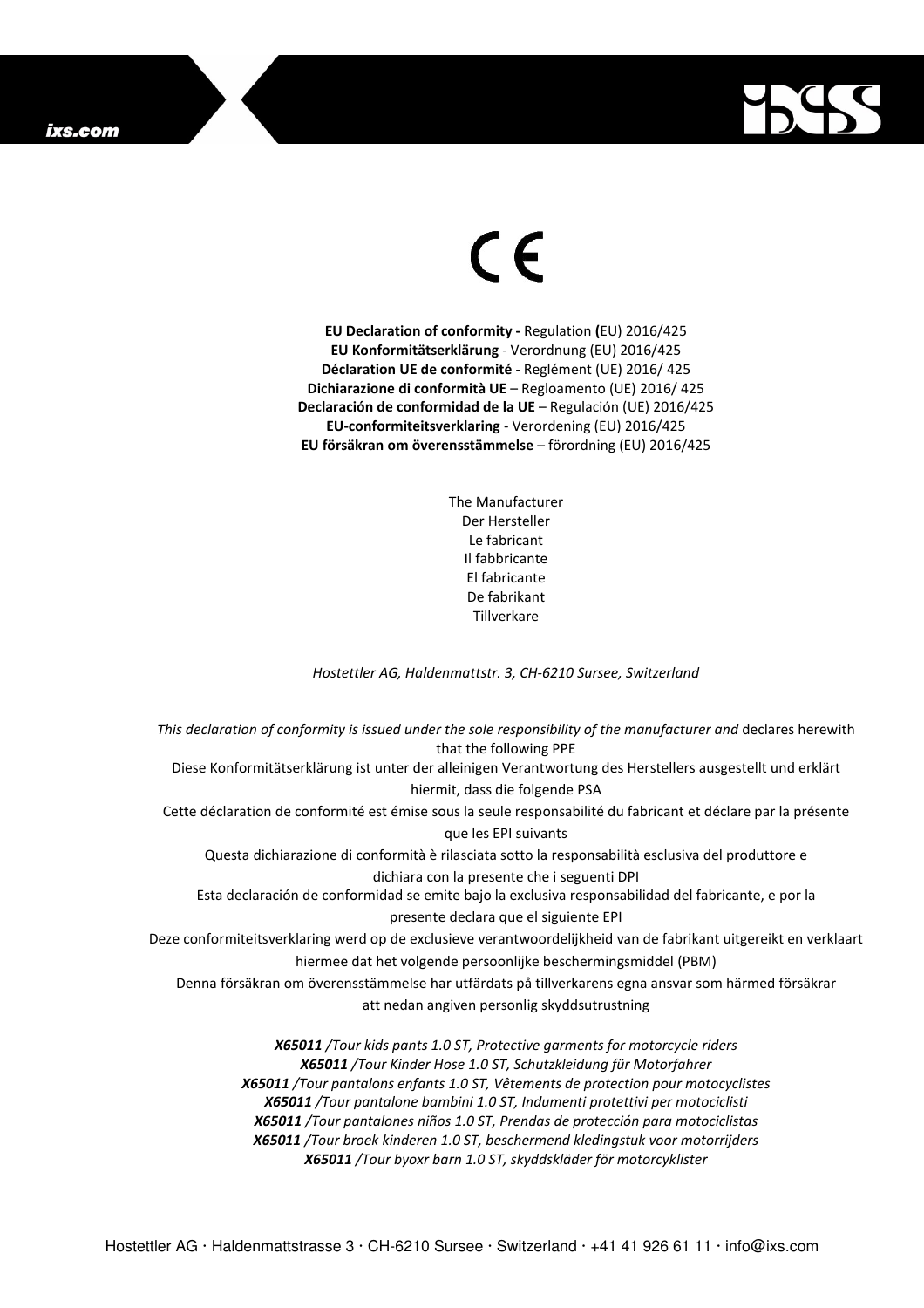



has undergone the EU-type examination conformity assessment procedure (Module B) performed by the Notified Body, IDIADA AUTOMOTIVE TECHNOLOGY, S.A. (OC.0164), P. I. L'ALBORNAR, E-43710 Santa Olivia (Tarragona – Spain), which has issued the EU Type Examination Certificate No. MT19070005.

And is compliant with the following Standard prEN17092-4:2018 (A)

## hat das EU-Baumusterprüfungs-Konformitätsbewertungsverfahren durchlaufen (Modul B) durchgeführt von der benannten Stelle, IDIADA AUTOMOTIVE TECHNOLOGY, S.A. (OC.0164), P. I. L'ALBORNAR, E-43710 Santa Olivia (Tarragona – Spanien), die die EU-Baumusterprüfbescheinigung Nr. MT19070005 ausgestellt hat.

und entspricht der folgenden Norm prEN17092-4: 2018 (A)

a subi la procédure d'évaluation de la conformité pour l'examen de type UE (module B) réalisée par l'organisme notifié, IDIADA AUTOMOTIVE TECHNOLOGY, S.A. (OC.0164), P. I. L'ALBORNAR, E-43710 Santa Olivia (Tarragona – Espagne), qui a délivré le certificat d'examen de type UE n°. MT19070005.

Et est conforme à la norme suivante prEN17092-4: 2018 (A)

è stato sottoposto alla procedura di valutazione della conformità dell'esame UE del tipo (modulo B) eseguita dall'organismo notificato, IDIADA AUTOMOTIVE TECHNOLOGY, S.A. (OC.0164), P. I. L'ALBORNAR, E-43710 Santa Olivia (Tarragona – Spagna), che ha rilasciato il certificato di esame UE del tipo n. MT19070005.

Ed è conforme alla seguente norma prEN17092-4: 2018 (A)

ha sido sometido al procedimiento de evaluación de conformidad del examen de tipo UE (Módulo B) realizado por el organismo notificado, IDIADA AUTOMOTIVE TECHNOLOGY, S.A. (OC.0164), P. I. L'ALBORNAR, E-43710 Santa Olivia (Tarragona – España), que ha emitido el certificado de examen UE de tipo no. MT19070005.

Y cumple con el siguiente estándar prEN17092-4: 2018 (A)

de EG-typekeuring-conformiteitsbeoordelingsprocedure doorlopen (module B) heeft,uitgevoerd door de aangemelde instantie IDIADA AUTOMOTIVE TECHNOLOGY, S.A. (OC.0164), P. I. L'ALBORNAR, E-43710 Santa Olivia (Tarragona – Spanje) die het certificaat van EG-typeonderzoek nr. MT19070005 afgegeven heeft,

en voldoet aan de volgende norm: prEN17092-4: 2018 (A)